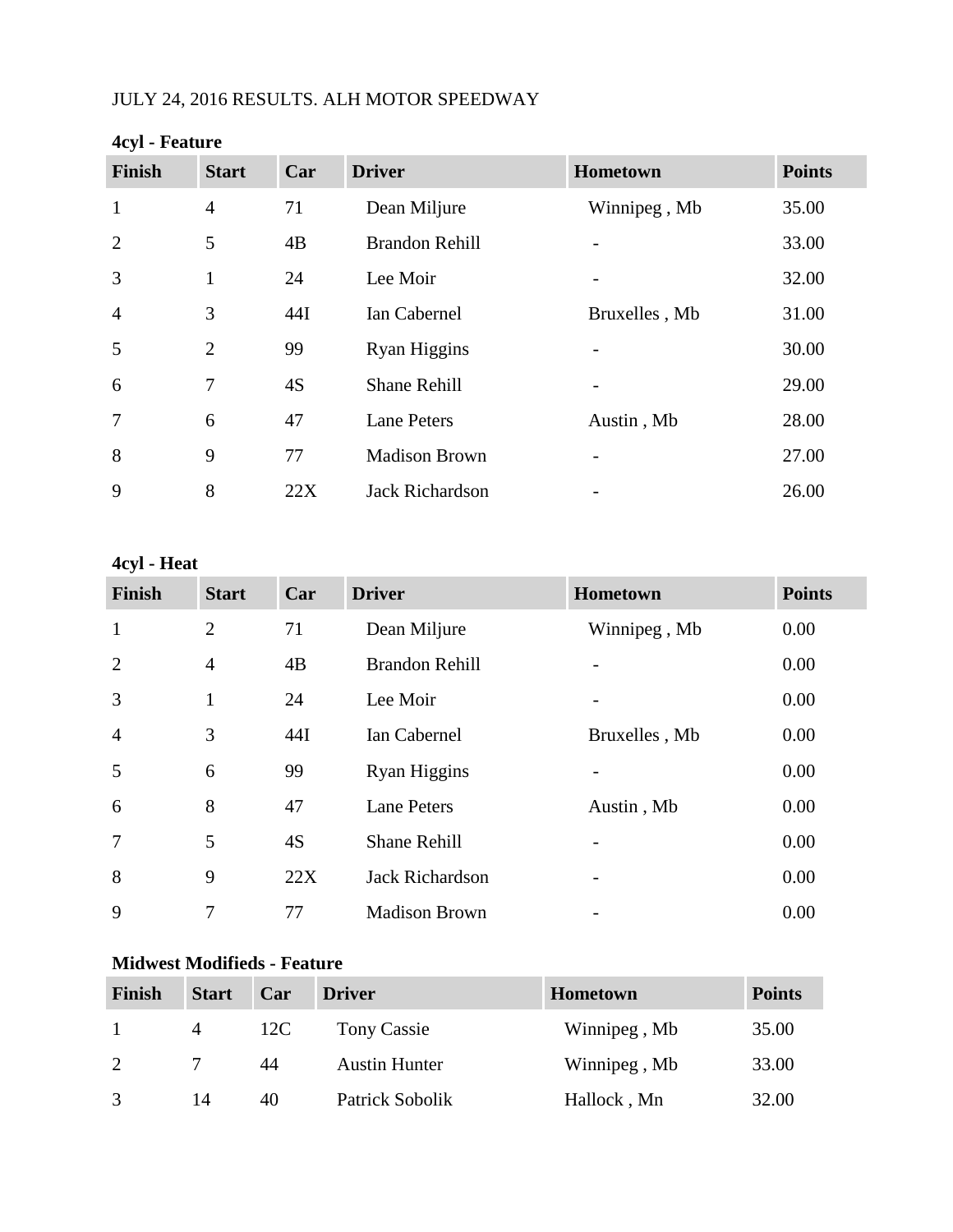| $\overline{4}$ | 3              | 88             | Cody Wall             | Plum Coulee, Mb | 31.00 |            |
|----------------|----------------|----------------|-----------------------|-----------------|-------|------------|
| 5              | 16             | $\overline{4}$ | <b>Grant Hall</b>     | Brandon, Mb     | 30.00 |            |
| 6              | 13             | 99W            | <b>Brandon Wieler</b> |                 | 29.00 |            |
| $\overline{7}$ | 10             | 6S             | Chris Varagason       | Edinborg, Nd    | 28.00 |            |
| 8              | 12             | 47             | Erich Frey            | Lorette, Mb     | 27.00 |            |
| 9              | 9              | 22             | Mark Kohaykewych      | Springfield, Mb | 26.00 | <b>DNF</b> |
| 10             | 8              | 54             | <b>Brodie Dobson</b>  | Manitou, Mb     | 25.00 | <b>DNF</b> |
| 11             | 5              | 55             | Murray Kozie          | Headingley, Mb  | 24.00 | <b>DNF</b> |
| 12             | 15             | 17S            | Lance Schill          | Langdon, Nd     | 23.00 | <b>DNF</b> |
| 13             | 6              | 6R             | Nate Reynolds         | Edinburg, Nd    | 22.00 | <b>DNF</b> |
| 14             | $\mathbf{1}$   | 18             | Gary Unrau            | Roland, Mb      | 21.00 | <b>DNF</b> |
| 15             | 11             | 95             | <b>Ted Doell</b>      | Carman, Mb      | 20.00 | <b>DNF</b> |
| 16             | $\overline{2}$ | 921            | Rick Fehr             | Winkler, Mb     | 0.00  | <b>DNS</b> |

#### **Midwest Modifieds - Heat 2**

| <b>Finish</b>  | <b>Start</b>   | Car            | <b>Driver</b>        | Hometown        | <b>Points</b> |
|----------------|----------------|----------------|----------------------|-----------------|---------------|
| $\mathbf{1}$   | 5              | 54             | <b>Brodie Dobson</b> | Manitou, Mb     | 10.00         |
| $\overline{2}$ | $\overline{2}$ | 88             | Cody Wall            | Plum Coulee, Mb | 9.00          |
| 3              | $\overline{4}$ | 55             | Murray Kozie         | Headingley, Mb  | 8.00          |
| $\overline{4}$ | $\overline{7}$ | 18             | Gary Unrau           | Roland, Mb      | 7.00          |
| 5              | 8              | 6S             | Chris Varagason      | Edinborg, Nd    | 6.00          |
| 6              | 6              | 47             | Erich Frey           | Lorette, Mb     | 5.00          |
| $\overline{7}$ | 3              | 17S            | Lance Schill         | Langdon, Nd     | 4.00          |
| 8              |                | $\overline{4}$ | <b>Grant Hall</b>    | Brandon, Mb     | 3.00          |

### **Midwest Modifieds - Heat 1**

| Finish   | <b>Start</b> | Car | <b>Driver</b>        | <b>Hometown</b> | <b>Points</b> |
|----------|--------------|-----|----------------------|-----------------|---------------|
|          |              | 44  | <b>Austin Hunter</b> | Winnipeg, Mb    | 10.00         |
| $\gamma$ |              | 921 | Rick Fehr            | Winkler, Mb     | 9.00          |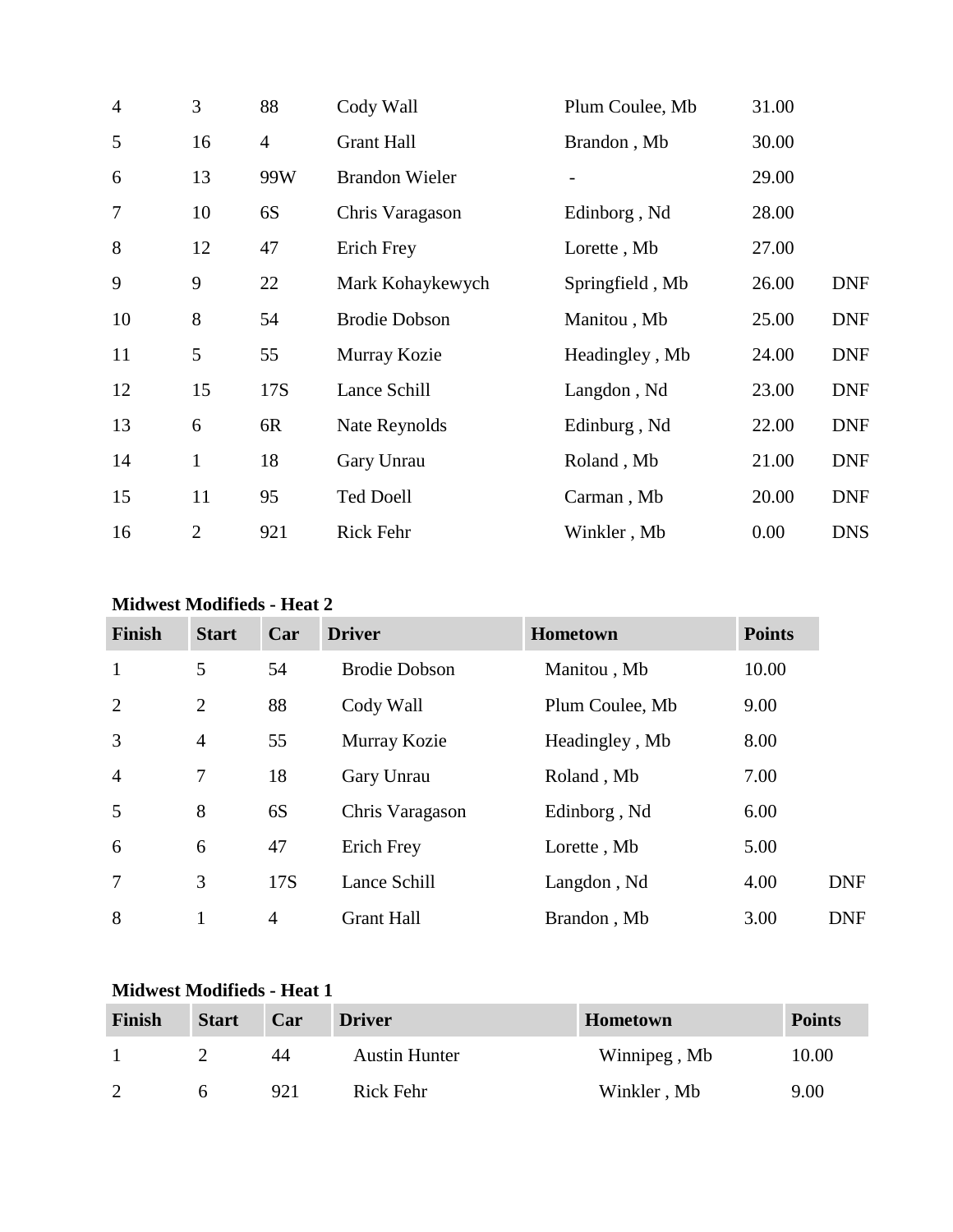| 3              | 5 | 12C | Tony Cassie           | Winnipeg, Mb    | 8.00 |
|----------------|---|-----|-----------------------|-----------------|------|
| $\overline{4}$ | 8 | 6R  | Nate Reynolds         | Edinburg, Nd    | 7.00 |
| 5              | 3 | 22  | Mark Kohaykewych      | Springfield, Mb | 6.00 |
| 6              |   | 95  | <b>Ted Doell</b>      | Carman, Mb      | 5.00 |
| 7              |   | 99W | <b>Brandon Wieler</b> |                 | 4.00 |
| 8              | 4 | 40  | Patrick Sobolik       | Hallock, Mn     | 3.00 |

#### **Modifieds - Feature**

| <b>Finish</b>  | <b>Start</b>   | Car | <b>Driver</b>       | Hometown         | <b>Points</b> |
|----------------|----------------|-----|---------------------|------------------|---------------|
| $\mathbf{1}$   | 8              | 10W | Ward Imrie          | Winnipeg, Mb     | 35.00         |
| 2              | $\overline{7}$ | 48  | Jerome Guyot        | Fannystelle, Mb  | 33.00         |
| 3              | 3              | 5   | <b>Scott Greer</b>  | East St., Mb     | 32.00         |
| $\overline{4}$ | 5              | 71B | <b>Brian Strand</b> | Grand Forks, Nd  | 31.00         |
| 5              | $\overline{4}$ | 36  | <b>Ryan Cousins</b> | Morden, Mb       | 30.00         |
| 6              | 6              | 24  | James Wall          | Winkler, Mb      | 29.00         |
| 7              | $\overline{2}$ | 92  | <b>Justin Bronk</b> | West St, Mb      | 28.00         |
| 8              | 10             | 8   | Al Giesbrecht       | Schanzenfeld, Mb | 27.00         |
| 9              | $\mathbf{1}$   | 1J  | Jeff Pritchard      | Carman, Mb       | 26.00         |
| 10             | 9              | 27  | Chris Unrau         | Winkler, Mb      | 25.00         |

## **Modifieds - Heat 2**

| <b>Finish</b>  | <b>Start</b>   | Car | <b>Driver</b>       | Hometown         | <b>Points</b> |
|----------------|----------------|-----|---------------------|------------------|---------------|
| 1              |                | 10W | Ward Imrie          | Winnipeg, Mb     | 10.00         |
| 2              | $\overline{4}$ | 48  | Jerome Guyot        | Fannystelle, Mb  | 9.00          |
| 3              | 3              | 5   | <b>Scott Greer</b>  | East St., Mb     | 8.00          |
| $\overline{4}$ | 2              | 92  | <b>Justin Bronk</b> | West St, Mb      | 7.00          |
| 5              | 5              | 8   | Al Giesbrecht       | Schanzenfeld, Mb | 6.00          |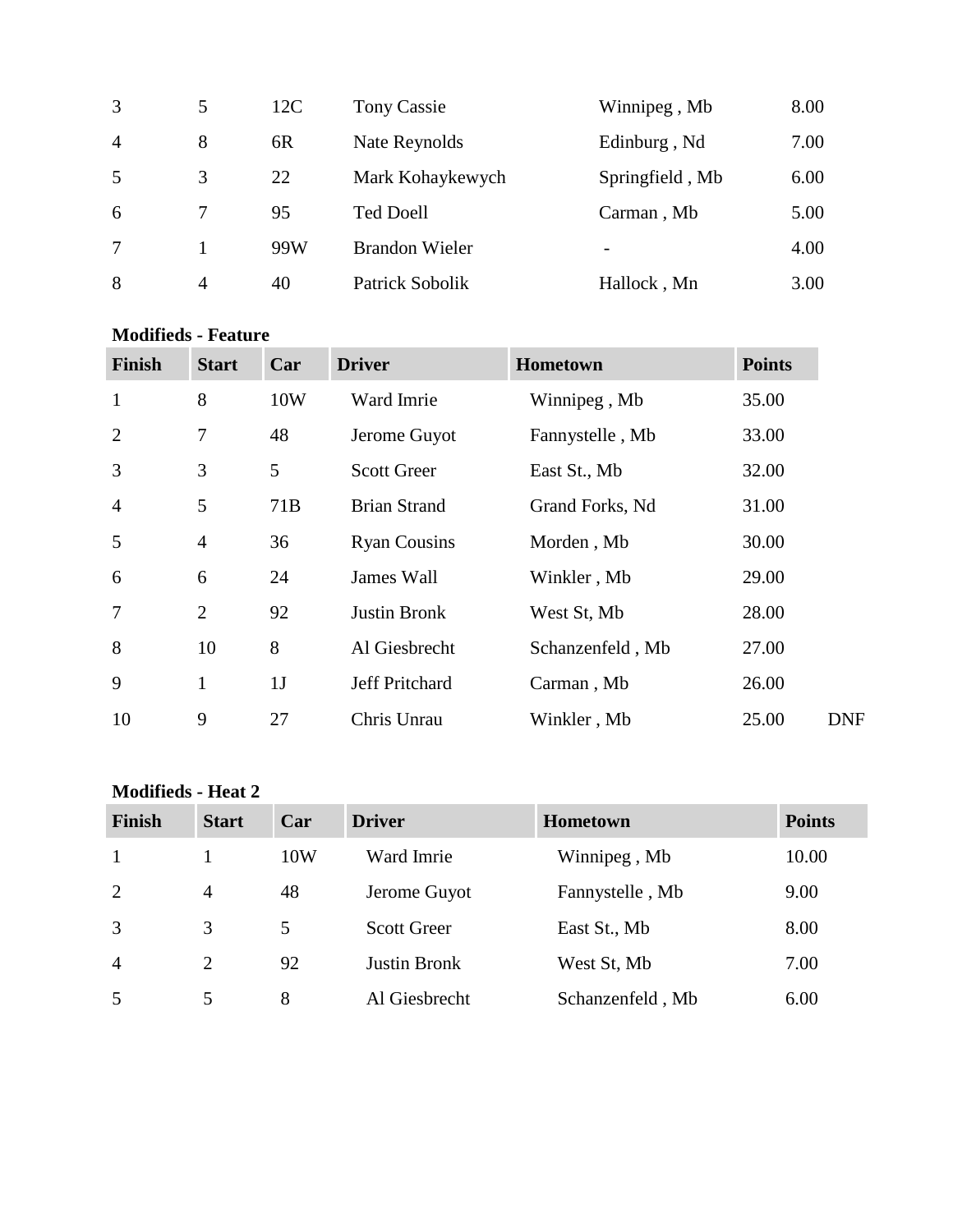**Modifieds - Heat 1**

| <b>Finish</b>  | <b>Start</b>   | Car             | <b>Driver</b>         | <b>Hometown</b> | <b>Points</b> |
|----------------|----------------|-----------------|-----------------------|-----------------|---------------|
|                | 2              | 71 <sub>B</sub> | <b>Brian Strand</b>   | Grand Forks, Nd | 10.00         |
| 2              |                | 36              | <b>Ryan Cousins</b>   | Morden, Mb      | 9.00          |
| 3              | $\overline{4}$ | 1 J             | <b>Jeff Pritchard</b> | Carman, Mb      | 8.00          |
| $\overline{4}$ | 5              | 24              | James Wall            | Winkler, Mb     | 7.00          |
| 5              | 3              | 27              | Chris Unrau           | Winkler, Mb     | 6.00          |

# **Pure Stocks - Feature**

| <b>Finish</b>  | <b>Start</b>   | Car    | <b>Driver</b>           | Hometown                 | <b>Points</b> |            |
|----------------|----------------|--------|-------------------------|--------------------------|---------------|------------|
| $\mathbf{1}$   | 11             | 33A    | <b>Austin Overwater</b> |                          | 35.00         |            |
| $\overline{2}$ | $\overline{4}$ | 66K    | <b>Brian Kentner</b>    | Boissevain, Mb           | 33.00         |            |
| 3              | 3              | 02     | <b>Emerson Hamm</b>     | Morden, Mb               | 32.00         |            |
| 4              | 8              | 6      | Nathan Klaassen         | Morden, Mb               | 31.00         |            |
| 5              | 9              | 9      | Les/lee Mcrae           | Marquette, Mb            | 30.00         |            |
| 6              | 12             | 88     | Ed Marquart             | Miami, Mb                | 29.00         |            |
| 7              | 18             | 10C    | Walter Hilderbrand      | Miami, Mb                | 28.00         |            |
| 8              | 19             | 15     | Danielle Korne          | Morden, Mb               | 27.00         |            |
| 9              | 13             | 46     | <b>Cory Popplestone</b> | Boissevain, Mb           | 26.00         |            |
| 10             | 16             | 13     | Jamie Smith             |                          | 25.00         |            |
| 11             | 5              | 22     | Chad Allen              |                          | 24.00         | <b>DNF</b> |
| 12             | 17             | 95     | Al Unger                |                          | 23.00         | <b>DNF</b> |
| 13             | 7              | 12     | Jaden Varnson           |                          | 22.00         | <b>DNF</b> |
| 14             | $\mathbf{1}$   | $00\,$ | Jeremy Bezan            | Miami, Mb                | 21.00         | <b>DNF</b> |
| 15             | $\overline{2}$ | 16     | Pat Smith               | Boissivain, Mb           | 20.00         | <b>DNF</b> |
| 16             | 6              | 30K    | <b>Brian Bellew</b>     | Killarney, Mb            | 19.00         | <b>DNF</b> |
| 17             | 10             | 06     | Kevin Smith             | Boissevain, Mb           | 18.00         | <b>DNF</b> |
| 18             | 14             | 445    | Marv Klaassen           | Morden, Mb               | 17.00         | <b>DNF</b> |
| 19             | 15             | 8      | Rod/dave Wolfe          | $\overline{\phantom{0}}$ | 0.00          | <b>DNS</b> |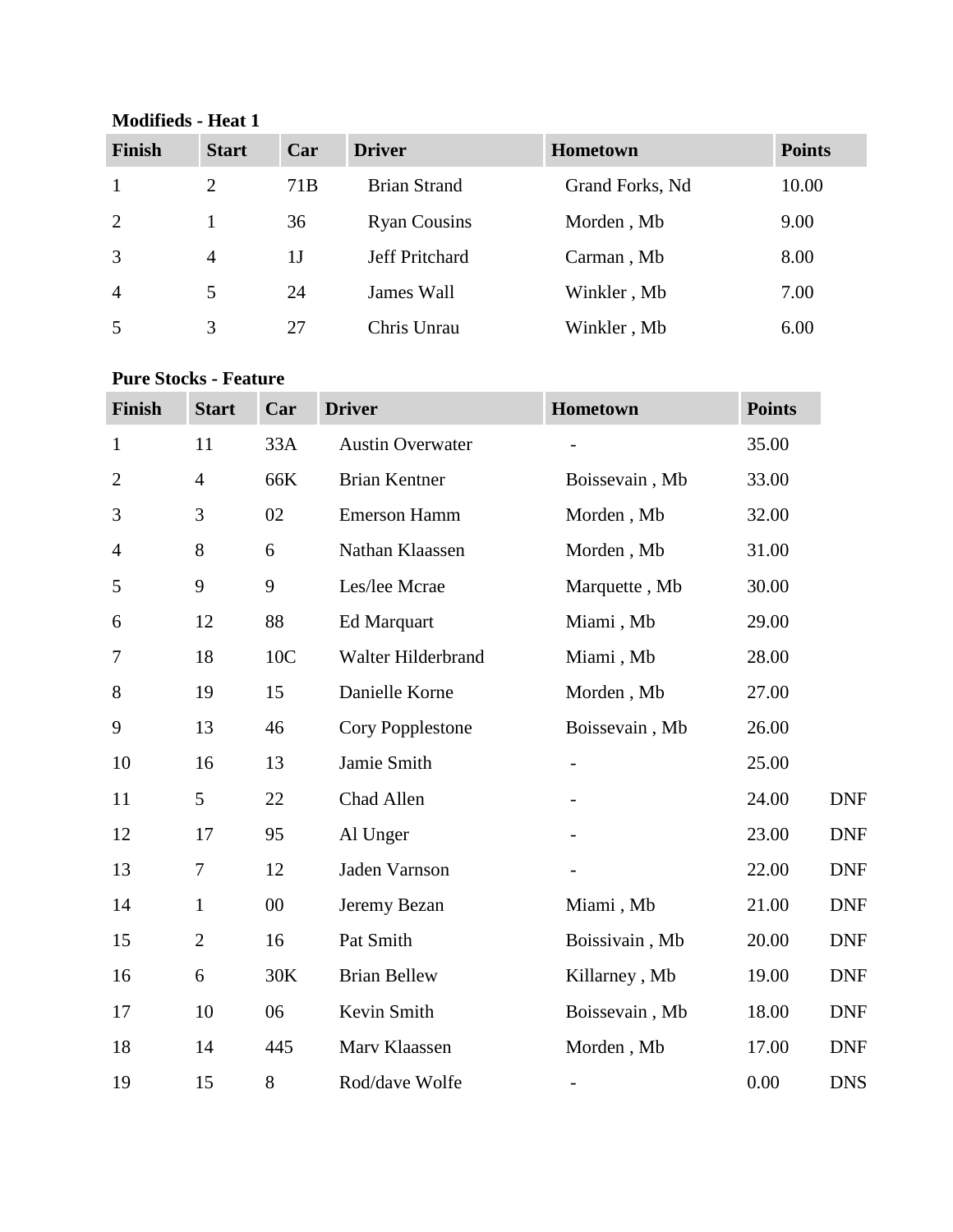**Pure Stocks - Heat 3**

| <b>Finish</b>  | <b>Start</b>   | Car             | <b>Driver</b>        | <b>Hometown</b>          | <b>Points</b> |
|----------------|----------------|-----------------|----------------------|--------------------------|---------------|
| $\mathbf{1}$   |                | 66K             | <b>Brian Kentner</b> | Boissevain, Mb           | 10.00         |
| 2              | 3              | 22              | Chad Allen           | $\overline{\phantom{a}}$ | 9.00          |
| 3              | $\overline{4}$ | 30K             | <b>Brian Bellew</b>  | Killarney, Mb            | 8.00          |
| $\overline{4}$ | 2              | 88              | Ed Marquart          | Miami, Mb                | 7.00          |
| 5              | 6              | 8               | Rod/dave Wolfe       | $\overline{\phantom{0}}$ | 6.00          |
| 6              | 5              | 10 <sub>C</sub> | Walter Hilderbrand   | Miami, Mb                | 5.00          |

### **Pure Stocks - Heat 2**

| <b>Finish</b>  | <b>Start</b>   | Car | <b>Driver</b>           | <b>Hometown</b> | <b>Points</b> |
|----------------|----------------|-----|-------------------------|-----------------|---------------|
| $\mathbf{1}$   | 2              | 9   | Les/lee Mcrae           | Marquette, Mb   | 10.00         |
| 2              | 1              | 00  | Jeremy Bezan            | Miami, Mb       | 9.00          |
| 3              | $\overline{4}$ | 6   | Nathan Klaassen         | Morden, Mb      | 8.00          |
| $\overline{4}$ | 3              | 33A | <b>Austin Overwater</b> | ۰               | 7.00          |
| 5              | 5              | 445 | Mary Klaassen           | Morden, Mb      | 6.00          |
| 6              | 6              | 95  | Al Unger                | ۰               | 5.00          |

### **Pure Stocks - Heat 1**

| <b>Finish</b>  | <b>Start</b>   | Car | <b>Driver</b>       | <b>Hometown</b>          | <b>Points</b> |
|----------------|----------------|-----|---------------------|--------------------------|---------------|
| $\mathbf{1}$   | $\overline{4}$ | 12  | Jaden Varnson       |                          | 10.00         |
| 2              | 3              | 02  | <b>Emerson Hamm</b> | Morden, Mb               | 9.00          |
| 3              | 5              | 16  | Pat Smith           | Boissivain, Mb           | 8.00          |
| $\overline{4}$ | 6              | 06  | Kevin Smith         | Boissevain, Mb           | 7.00          |
| .5             | 2              | 46  | Cory Popplestone    | Boissevain, Mb           | 6.00          |
| 6              | 7              | 13  | Jamie Smith         | $\overline{\phantom{a}}$ | 5.00          |
| 7              |                | 15  | Danielle Korne      | Morden, Mb               | 4.00          |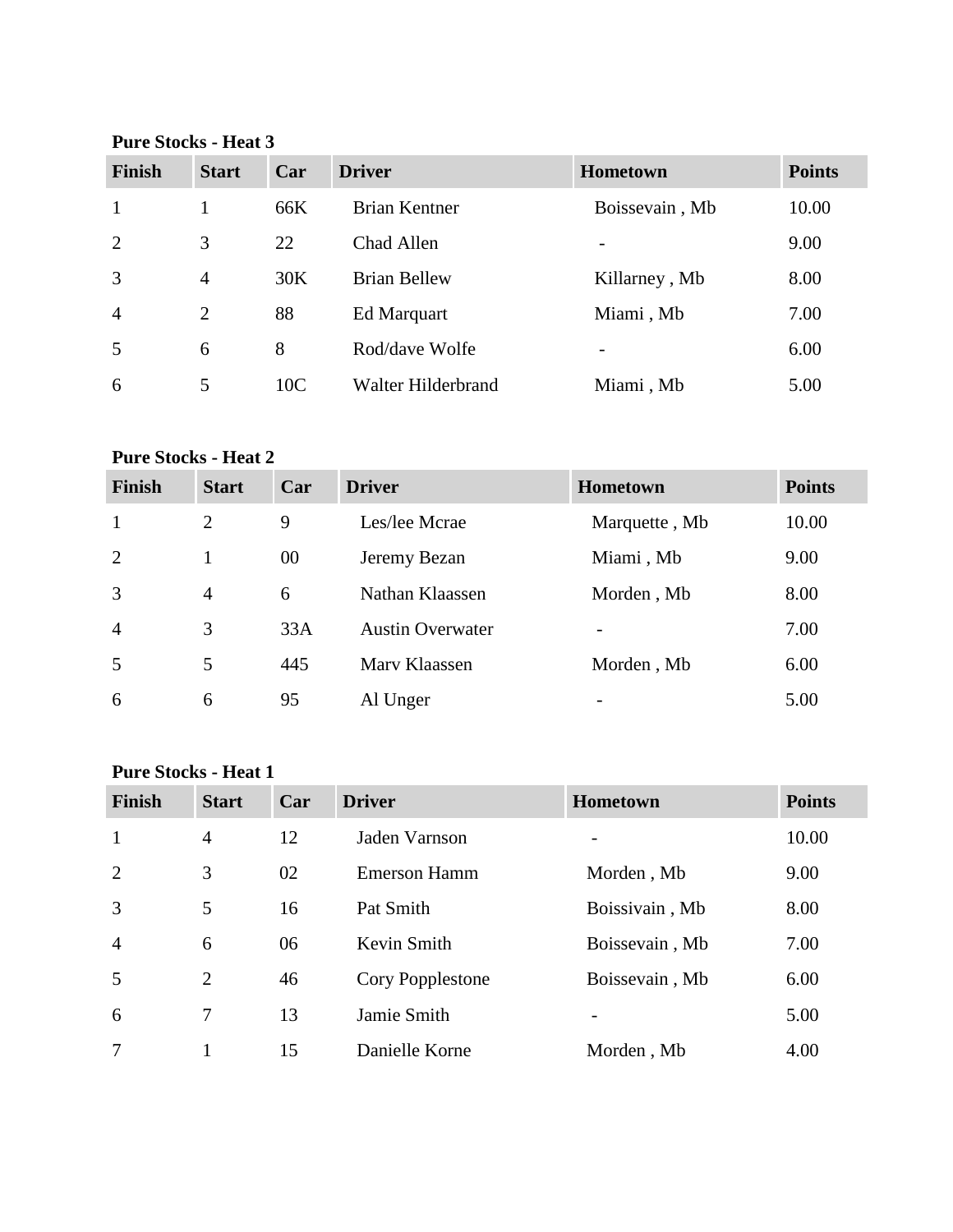**Slingshots - Feature**

| o<br><b>Finish</b> | <b>Start</b>   | Car | <b>Driver</b>         | <b>Hometown</b> | <b>Points</b> |
|--------------------|----------------|-----|-----------------------|-----------------|---------------|
| 1                  | 3              | 7   | <b>Bailey Cousins</b> |                 | 35.00         |
| $\overline{2}$     | $\overline{4}$ | 101 | <b>Axel Anderson</b>  | Michigan, Nd    | 33.00         |
| 3                  | 7              | 202 | Zane Anderson         | Michigan, Nd    | 32.00         |
| $\overline{4}$     | 5              | 3   | Adam Unrau            |                 | 31.00         |
| 5                  | $\overline{2}$ | 8   | <b>Tyler Doell</b>    | Carman, Mb      | 30.00         |
| 6                  | 1              | 55  | Aiden Fehr            | Winkler, Mb     | 29.00         |
|                    | 6              | 36  | <b>Brooke Cousins</b> |                 | 28.00         |

# **Slingshots - Heat**

| <b>Finish</b>  | <b>Start</b>   | Car | <b>Driver</b>         | <b>Hometown</b>          | <b>Points</b>      |
|----------------|----------------|-----|-----------------------|--------------------------|--------------------|
| $\mathbf{1}$   | 3              | 7   | <b>Bailey Cousins</b> | $\overline{a}$           | 10.00              |
| 2              | 7              | 101 | <b>Axel Anderson</b>  | Michigan, Nd             | 9.00               |
| $\overline{3}$ |                | 8   | <b>Tyler Doell</b>    | Carman, Mb               | 8.00               |
| $\overline{4}$ | 6              | 3   | Adam Unrau            | $\overline{\phantom{0}}$ | 7.00               |
| 5              | 5              | 55  | Aiden Fehr            | Winkler, Mb              | 6.00               |
| 6              | $\overline{4}$ | 36  | <b>Brooke Cousins</b> | $\overline{a}$           | 5.00               |
| $\tau$         | $\overline{2}$ | 202 | Zane Anderson         | Michigan, Nd             | 0.00<br><b>DNS</b> |

#### **Street Stock - Feature**

| <b>Finish</b>  | <b>Start</b>   | Car | <b>Driver</b>       | Hometown      | <b>Points</b> |
|----------------|----------------|-----|---------------------|---------------|---------------|
| $\mathbf{1}$   | $\overline{4}$ | 39  | <b>Shawn Teunis</b> | West St., Mb  | 35.00         |
| $\overline{2}$ | 3              | 70  | <b>Jesse Teunis</b> | West St., Mb  | 33.00         |
| 3              | 2              | 25  | <b>Brad Wall</b>    | Winkler, Mb   | 32.00         |
| $\overline{4}$ | 7              | 25J | Ryan Johnson        | Karlstad, Mn  | 31.00         |
| 5              | 6              | 17  | Mike Olson          | Lancaster, Mn | 30.00         |
| 6              | 8              | 48  | <b>Chase Boen</b>   | Karlstad, Mn  | 29.00         |
| 7              | 5              | 17C | Casey Vargason      | Edinburg, Nd  | 28.00         |
| 8              |                | 8   | Rod Wolfe           |               | 27.00         |